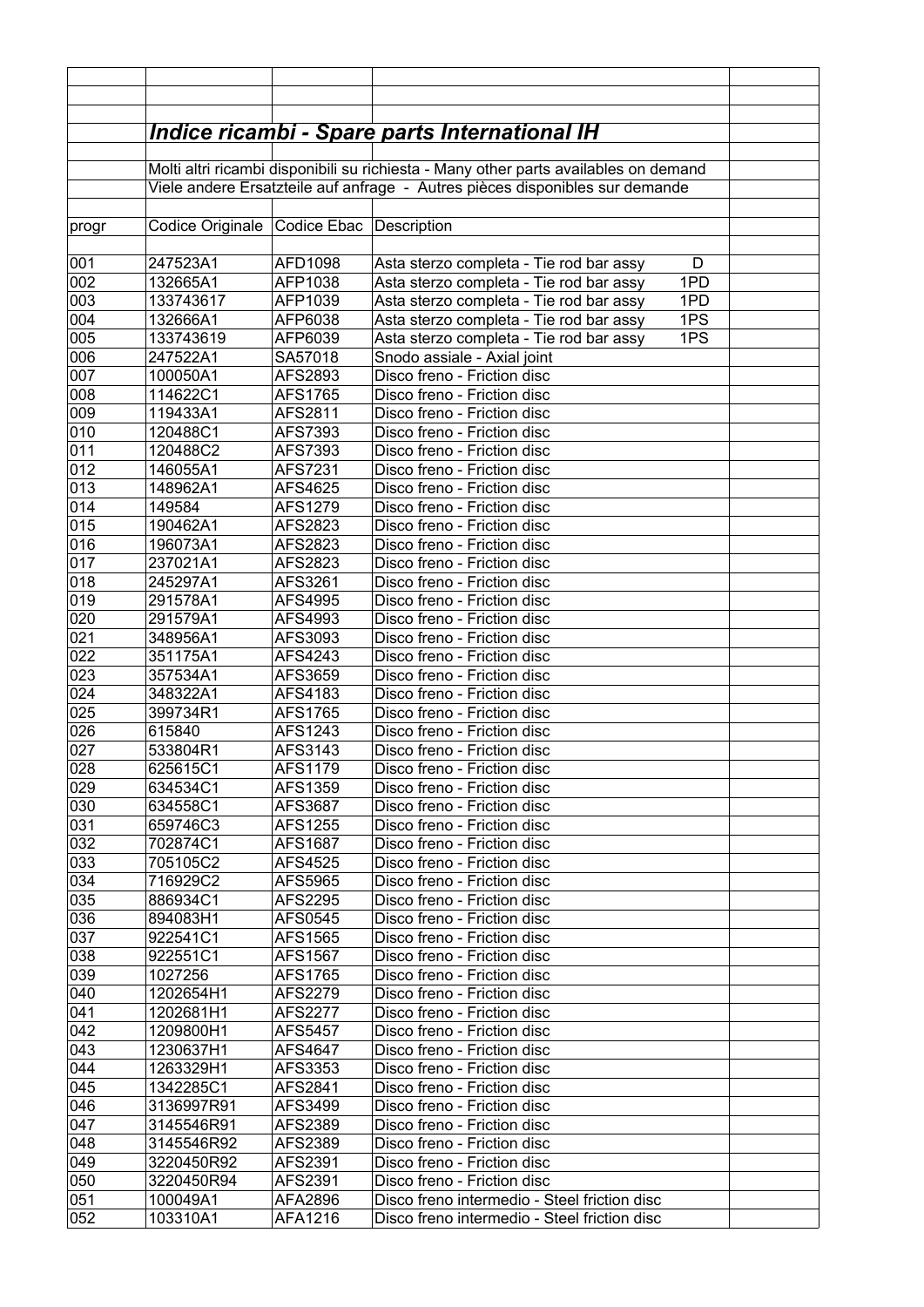|            |                                                                                      |                    | <u> Indice ricambi - Spare parts International IH</u>                                        |  |  |  |  |
|------------|--------------------------------------------------------------------------------------|--------------------|----------------------------------------------------------------------------------------------|--|--|--|--|
|            | Molti altri ricambi disponibili su richiesta - Many other parts availables on demand |                    |                                                                                              |  |  |  |  |
|            | Viele andere Ersatzteile auf anfrage - Autres pièces disponibles sur demande         |                    |                                                                                              |  |  |  |  |
| progr      | Codice Originale                                                                     | Codice Ebac        | Description                                                                                  |  |  |  |  |
| 053        | 119430A1                                                                             | AFA3608            | Disco freno intermedio - Steel friction disc                                                 |  |  |  |  |
| 054        | 119431A1                                                                             | AFA3506            | Disco freno intermedio - Steel friction disc                                                 |  |  |  |  |
| 055        | 120486C1                                                                             | AFA7396            | Disco freno intermedio - Steel friction disc                                                 |  |  |  |  |
| 056        | 125505H1                                                                             | AFA2276            | Disco freno intermedio - Steel friction disc                                                 |  |  |  |  |
| 057        | 129529H1                                                                             | AFA2330            | Disco freno intermedio - Steel friction disc                                                 |  |  |  |  |
| 058        | 146057A1                                                                             | AFA7234            | Disco freno intermedio - Steel friction disc                                                 |  |  |  |  |
| 059        | 148905A1                                                                             | AFA6922            | Disco freno intermedio - Steel friction disc                                                 |  |  |  |  |
| 060        | 156320H1                                                                             | AFA3020            | Disco freno intermedio - Steel friction disc                                                 |  |  |  |  |
| 061        | 181159A1                                                                             | AFA2828            | Disco freno intermedio - Steel friction disc                                                 |  |  |  |  |
| 062        | 215737H1                                                                             | AFA2332            | Disco freno intermedio - Steel friction disc                                                 |  |  |  |  |
| 063        | 220025H1                                                                             | AFA1690            | Disco freno intermedio - Steel friction disc                                                 |  |  |  |  |
| 064<br>065 | 237022A1<br>237023A1                                                                 | AFA3414            | Disco freno intermedio - Steel friction disc<br>Disco freno intermedio - Steel friction disc |  |  |  |  |
| 066        | 237024A1                                                                             | AFA3906            | Disco freno intermedio - Steel friction disc                                                 |  |  |  |  |
| 067        | 291580A1                                                                             | AFA3908<br>AFA4998 | Disco freno intermedio - Steel friction disc                                                 |  |  |  |  |
| 068        | 313807R1                                                                             | AFA1294            | Disco freno intermedio - Steel friction disc                                                 |  |  |  |  |
| 069        | 324241R1                                                                             | AFA1262            | Disco freno intermedio - Steel friction disc                                                 |  |  |  |  |
| 070        | 324452R1                                                                             | AFA4528            | Disco freno intermedio - Steel friction disc                                                 |  |  |  |  |
| 071        | 324483R1                                                                             | AFA3020            | Disco freno intermedio - Steel friction disc                                                 |  |  |  |  |
| 072        | 327174R1                                                                             | AFA2382            | Disco freno intermedio - Steel friction disc                                                 |  |  |  |  |
| 073        | 331388A1                                                                             | AFA4790            | Disco freno intermedio - Steel friction disc                                                 |  |  |  |  |
| 074        | 338895A1                                                                             | AFA4786            | Disco freno intermedio - Steel friction disc                                                 |  |  |  |  |
| 075        | 384323A1                                                                             | AFA4186            | Disco freno intermedio - Steel friction disc                                                 |  |  |  |  |
| 076        | 399736R3                                                                             | AFA1836            | Disco freno intermedio - Steel friction disc                                                 |  |  |  |  |
| 077        | 630047C1                                                                             | AFA2704            | Disco freno intermedio - Steel friction disc                                                 |  |  |  |  |
| 078        | 630516C2                                                                             | AFA1216            | Disco freno intermedio - Steel friction disc                                                 |  |  |  |  |
| 079        | 658451C1                                                                             | AFA5884            | Disco freno intermedio - Steel friction disc                                                 |  |  |  |  |
| 080        | 659592C1                                                                             | AFA1744            | Disco freno intermedio - Steel friction disc                                                 |  |  |  |  |
| 081        | 659611C1                                                                             | AFA1742            | Disco freno intermedio - Steel friction disc                                                 |  |  |  |  |
| 082        | 709527C1                                                                             | AFA5954            | Disco freno intermedio - Steel friction disc                                                 |  |  |  |  |
| 083        | 709804C1                                                                             | AFA2268            | Disco freno intermedio - Steel friction disc                                                 |  |  |  |  |
| 084        | 892887C1                                                                             | AFA2332            | Disco freno intermedio - Steel friction disc                                                 |  |  |  |  |
| 085        | 893515C1                                                                             | AFA1690            | Disco freno intermedio - Steel friction disc                                                 |  |  |  |  |
| 086<br>087 | 922539C1<br>922549C1                                                                 | AFA1560            | Disco freno intermedio - Steel friction disc<br>Disco freno intermedio - Steel friction disc |  |  |  |  |
| 088        | 922913C1                                                                             | AFA1562<br>AFA2068 | Disco freno intermedio - Steel friction disc                                                 |  |  |  |  |
| 089        | 970696C2                                                                             | AFA1690            | Disco freno intermedio - Steel friction disc                                                 |  |  |  |  |
| 090        | 984439C1                                                                             | AFA1836            | Disco freno intermedio - Steel friction disc                                                 |  |  |  |  |
| 091        | 1202655H1                                                                            | AFA3600            | Disco freno intermedio - Steel friction disc                                                 |  |  |  |  |
| 092        | 1202657H1                                                                            | AFA3640            | Disco freno intermedio - Steel friction disc                                                 |  |  |  |  |
| 093        | 1202683H1                                                                            | AFA3596            | Disco freno intermedio - Steel friction disc                                                 |  |  |  |  |
| 094        | 1222489H91                                                                           | AFA2268            | Disco freno intermedio - Steel friction disc                                                 |  |  |  |  |
| 095        | 1276803H1                                                                            | AFA3946            | Disco freno intermedio - Steel friction disc                                                 |  |  |  |  |
| 096        | 1276804H1                                                                            | AFA3948            | Disco freno intermedio - Steel friction disc                                                 |  |  |  |  |
| 097        | 3135827R1                                                                            | AFA6420            | Disco freno intermedio - Steel friction disc                                                 |  |  |  |  |
| 098        | 3376410R1                                                                            | AFA4650            | Disco freno intermedio - Steel friction disc                                                 |  |  |  |  |
| 099        | 1276803H1                                                                            | AFA3946            | Disco freno intermedio - Steel friction disc                                                 |  |  |  |  |
| 100        | 1287734C91                                                                           | BBJ34.8141         | Pompa freni - Brake master cylinder                                                          |  |  |  |  |
| 101        | 1287846C91                                                                           | BBJ34.8141         | Pompa freni - Brake master cylinder                                                          |  |  |  |  |
| 102        | 1287734C91                                                                           | BBJ34.8141         | Pompa freni - Brake master cylinder                                                          |  |  |  |  |
| 103        | 102027A1                                                                             | BBJ34.8141         | Pompa freni - Brake master cylinder                                                          |  |  |  |  |
| 104        | 1287843C91                                                                           | BBT100.204         | Pompa freni - Brake master cylinder                                                          |  |  |  |  |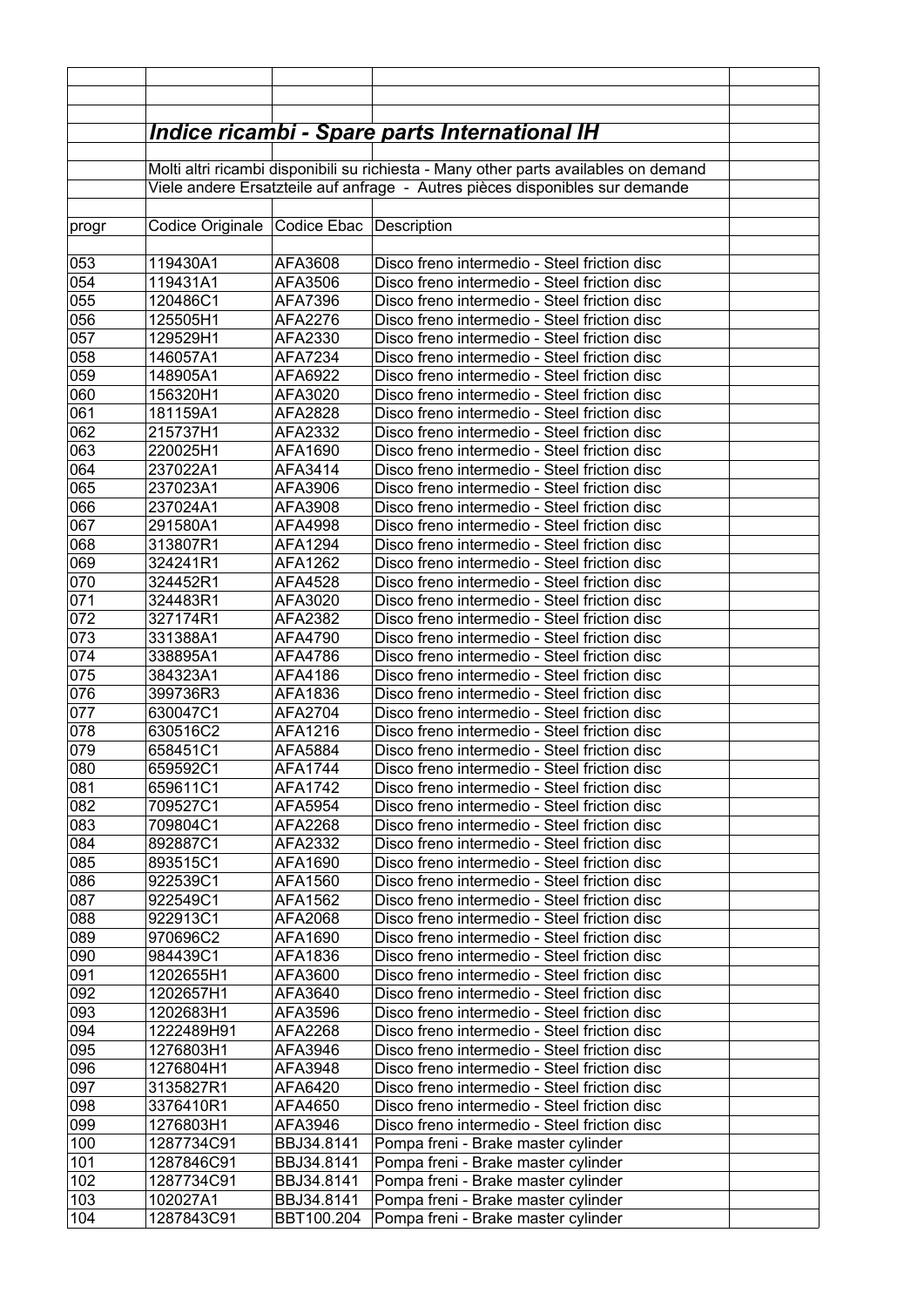|       |                                                                                                                                                                      |            | Indice ricambi - Spare parts International IH |  |  |  |  |
|-------|----------------------------------------------------------------------------------------------------------------------------------------------------------------------|------------|-----------------------------------------------|--|--|--|--|
|       |                                                                                                                                                                      |            |                                               |  |  |  |  |
|       | Molti altri ricambi disponibili su richiesta - Many other parts availables on demand<br>Viele andere Ersatzteile auf anfrage - Autres pièces disponibles sur demande |            |                                               |  |  |  |  |
|       |                                                                                                                                                                      |            |                                               |  |  |  |  |
| progr | Codice Originale Codice Ebac Description                                                                                                                             |            |                                               |  |  |  |  |
| 105   | 527542R91                                                                                                                                                            | BBJ34.8121 | Pompa freni - Brake master cylinder           |  |  |  |  |
|       |                                                                                                                                                                      |            |                                               |  |  |  |  |
|       |                                                                                                                                                                      |            |                                               |  |  |  |  |
|       |                                                                                                                                                                      |            |                                               |  |  |  |  |
|       |                                                                                                                                                                      |            |                                               |  |  |  |  |
|       |                                                                                                                                                                      |            |                                               |  |  |  |  |
|       |                                                                                                                                                                      |            |                                               |  |  |  |  |
|       |                                                                                                                                                                      |            |                                               |  |  |  |  |
|       |                                                                                                                                                                      |            |                                               |  |  |  |  |
|       |                                                                                                                                                                      |            |                                               |  |  |  |  |
|       |                                                                                                                                                                      |            |                                               |  |  |  |  |
|       |                                                                                                                                                                      |            |                                               |  |  |  |  |
|       |                                                                                                                                                                      |            |                                               |  |  |  |  |
|       |                                                                                                                                                                      |            |                                               |  |  |  |  |
|       |                                                                                                                                                                      |            |                                               |  |  |  |  |
|       |                                                                                                                                                                      |            |                                               |  |  |  |  |
|       |                                                                                                                                                                      |            |                                               |  |  |  |  |
|       |                                                                                                                                                                      |            |                                               |  |  |  |  |
|       |                                                                                                                                                                      |            |                                               |  |  |  |  |
|       |                                                                                                                                                                      |            |                                               |  |  |  |  |
|       |                                                                                                                                                                      |            |                                               |  |  |  |  |
|       |                                                                                                                                                                      |            |                                               |  |  |  |  |
|       |                                                                                                                                                                      |            |                                               |  |  |  |  |
|       |                                                                                                                                                                      |            |                                               |  |  |  |  |
|       |                                                                                                                                                                      |            |                                               |  |  |  |  |
|       |                                                                                                                                                                      |            |                                               |  |  |  |  |
|       |                                                                                                                                                                      |            |                                               |  |  |  |  |
|       |                                                                                                                                                                      |            |                                               |  |  |  |  |
|       |                                                                                                                                                                      |            |                                               |  |  |  |  |
|       |                                                                                                                                                                      |            |                                               |  |  |  |  |
|       |                                                                                                                                                                      |            |                                               |  |  |  |  |
|       |                                                                                                                                                                      |            |                                               |  |  |  |  |
|       |                                                                                                                                                                      |            |                                               |  |  |  |  |
|       |                                                                                                                                                                      |            |                                               |  |  |  |  |
|       |                                                                                                                                                                      |            |                                               |  |  |  |  |
|       |                                                                                                                                                                      |            |                                               |  |  |  |  |
|       |                                                                                                                                                                      |            |                                               |  |  |  |  |
|       |                                                                                                                                                                      |            |                                               |  |  |  |  |
|       |                                                                                                                                                                      |            |                                               |  |  |  |  |
|       |                                                                                                                                                                      |            |                                               |  |  |  |  |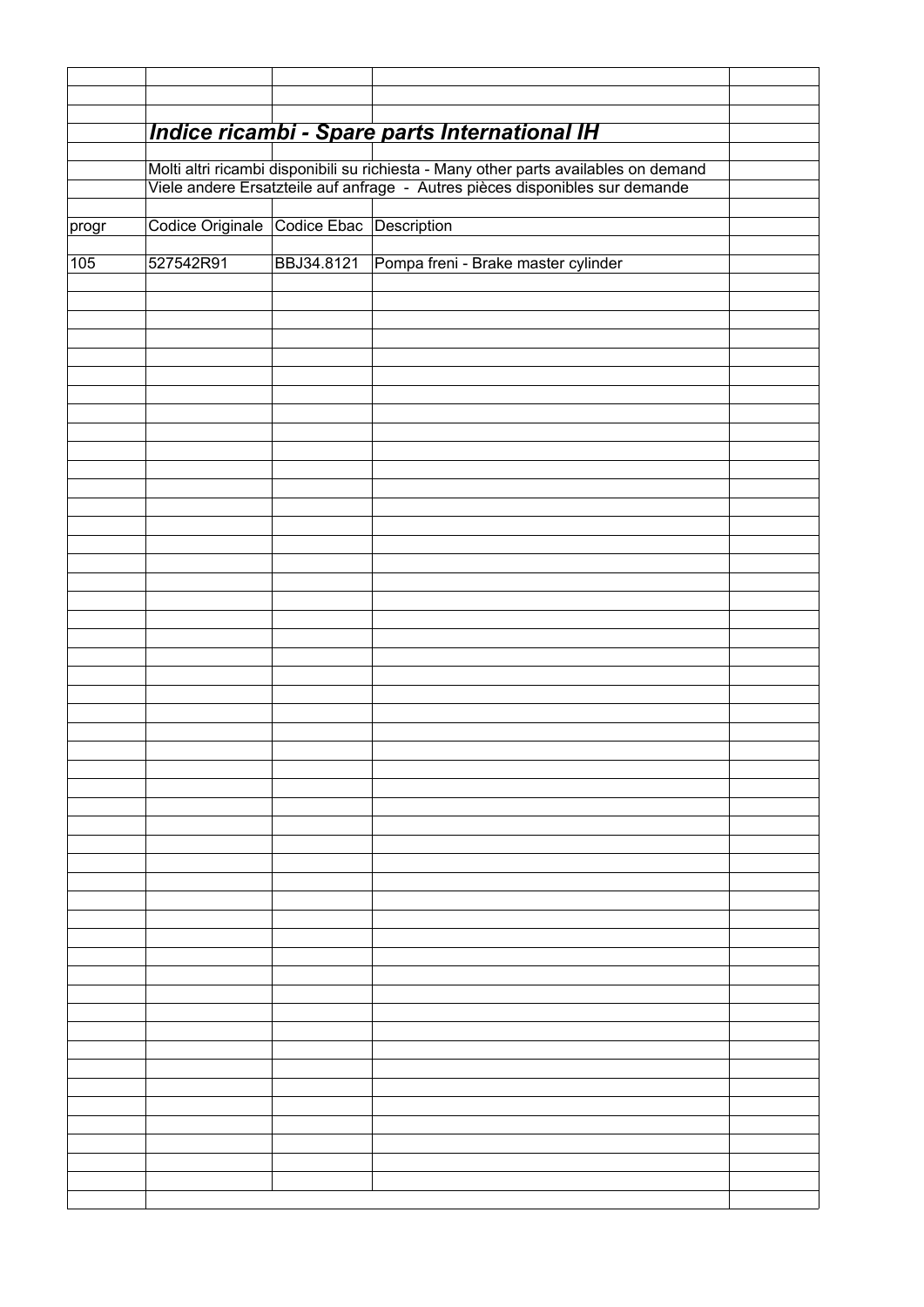





*Ricambi EBAC Via M. Buonarroti N° 11 - 42023 - Cadelbosco Sopra - Reggio Emilia - ITALY* www.ricambiebac.it - info@ricambiebac.it - P.I. 02481240352 - tel/fax +390522917720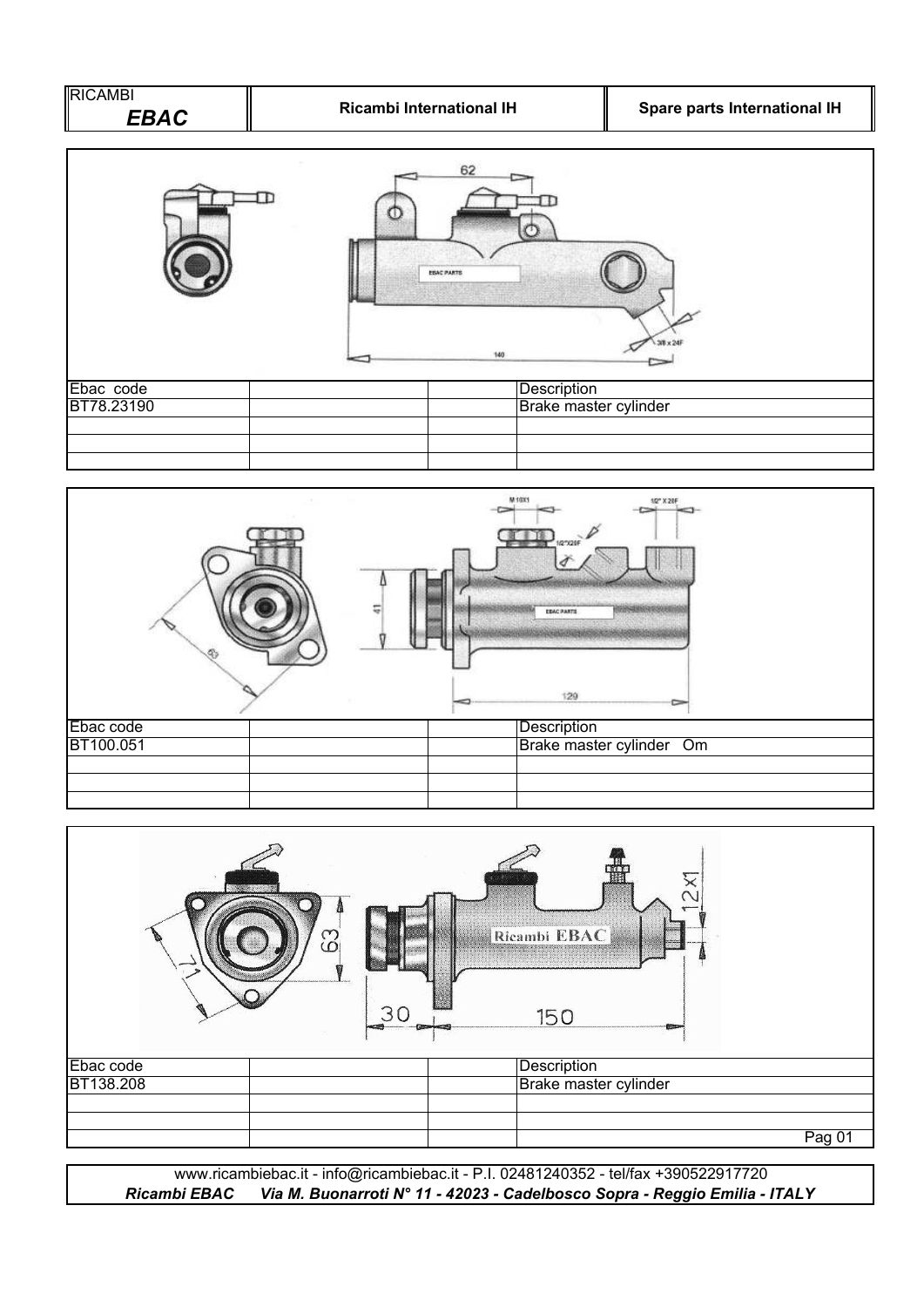



|            | $\overline{\mathbb{C}}$<br>57<br>4<br>ო | 23,5 | 715 | $\frac{7}{16}$<br>103    |        |
|------------|-----------------------------------------|------|-----|--------------------------|--------|
| Ebac code  |                                         |      |     | Description              |        |
| BBJ34.8121 |                                         |      |     | Brake master cylinder Mo |        |
|            |                                         |      |     |                          |        |
|            |                                         |      |     |                          |        |
|            |                                         |      |     |                          | Pag 02 |

www.ricambiebac.it - info@ricambiebac.it - P.I. 02481240352 - tel/fax +390522917720 *Ricambi EBAC Via M. Buonarroti N° 11 - 42023 - Cadelbosco Sopra - Reggio Emilia - ITALY*